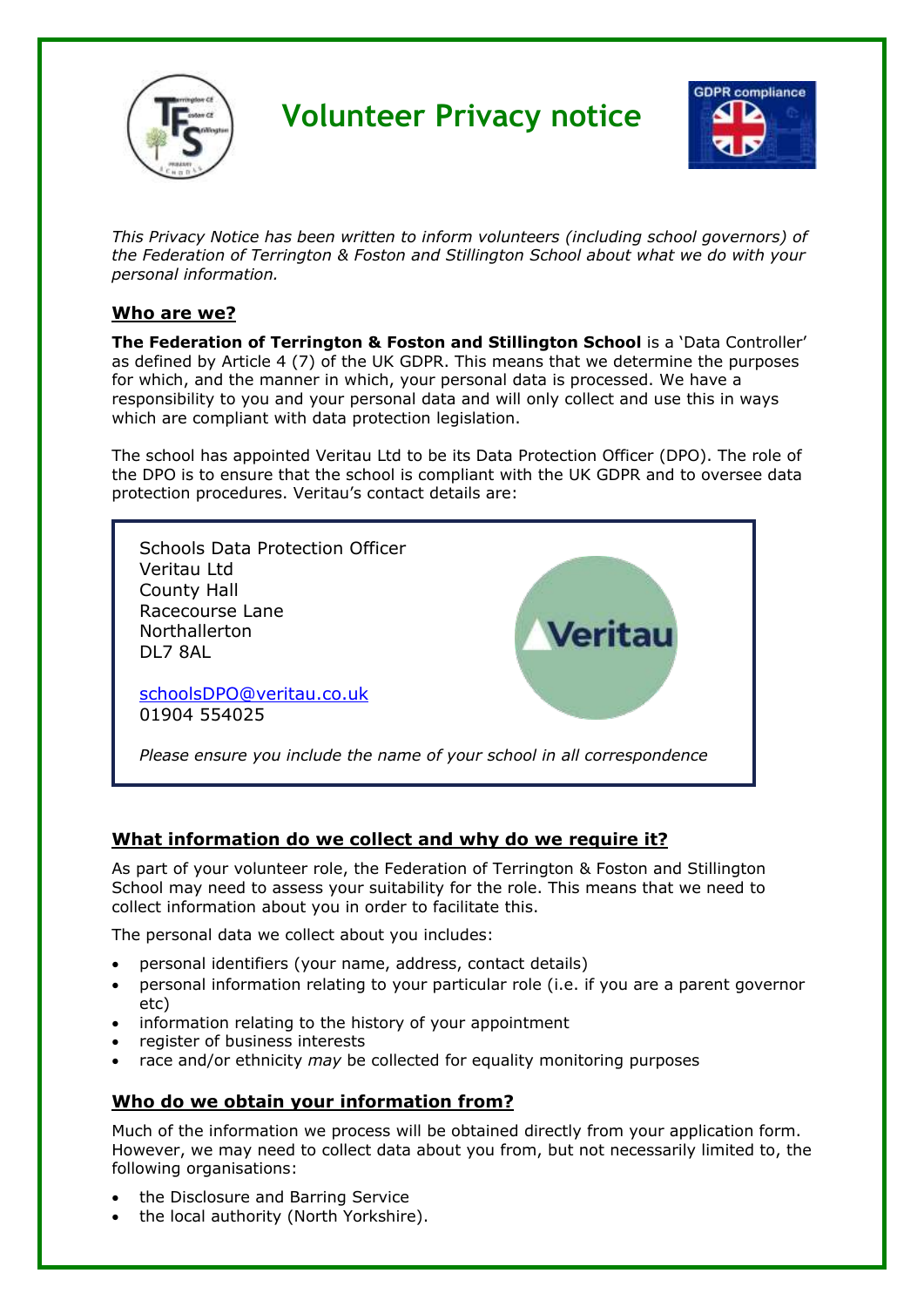### **Who do we share your personal data with?**

Your information will only be made available to those who need it to do their job in relation to your role as a volunteer. This includes the relevant administrative staff.

We will share your information with the following organisations:

- the Disclosure and Barring service to conduct criminal record checks, if applicable
- the Department for Education
- the local authority (North Yorkshire).

### **How long do we keep your personal data for?**

The school will keep your data in line with our Information Policy. Most of the information we process about you will be determined by statutory obligations. Any personal information which we are not required by law to retain will only be kept for as long as is necessary to fulfil our organisational needs.

## **Do you transfer my data outside of the UK?**

Generally the information that the school holds is all held within the UK. However, some information may be held on computer servers which are held outside of the UK. We will take all reasonable steps to ensure your data is not processed in a country that is not seen as 'safe' by the UK government. If we do need to send your data out of the European Economic Area, we will ensure it has extra protection from loss or unauthorised access.

## **What is our lawful basis for processing your personal data?**

The Federation and School processes your personal data and special category data based on its legal responsibilities to:

- safeguard the pupils it has responsibility for
- maintain adequate health and safety standards
- monitor equality and diversity at our school.

The School relies on Article 6(1)(c) and Article 9(2)(b) of the UK GDPR to process your personal and special category data.

## **What rights do you have over your data?**

Under the UK GDPR, individuals have the following rights in relation to the processing of their personal data:

- to be informed about how we process your personal data (this notice fulfils this obligation)
- to request access to your personal data that we hold, and be provided with a copy of it
- to request that your personal data is amended if inaccurate or incomplete
- to request that your personal data is erased where there is no compelling reason for its continued processing
- to request that the processing of your personal data is restricted
- to object to your personal data being processed.

You can exercise any of these rights by contacting: **Terrington Primary School (01653 648340), Foston Primary School (01653618265) or Stillington Primary School (01347 810347).**

If you have any concerns about the way we have handled your personal data or would like any further information, then please contact our DPO on the address provided above.